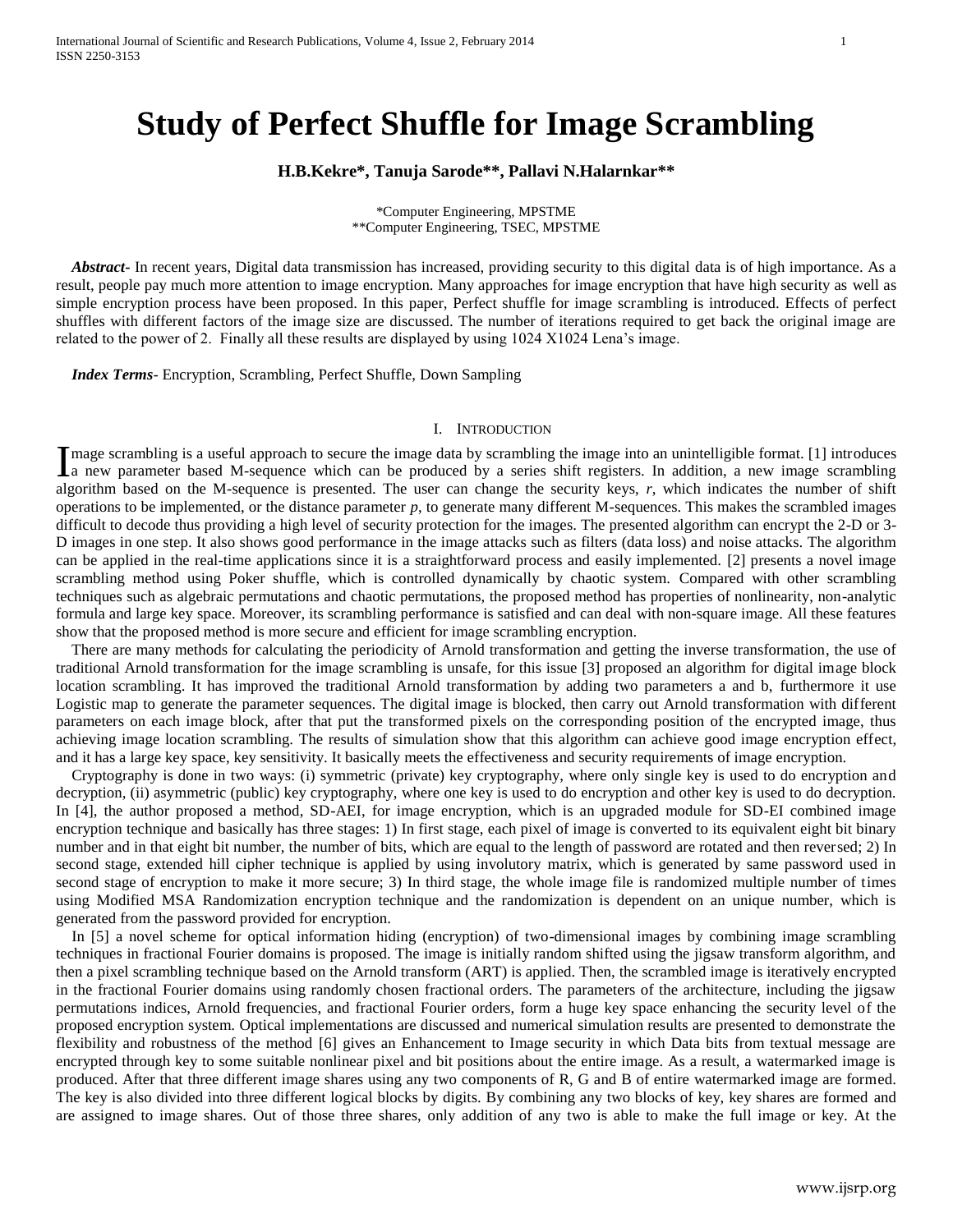decryption end through appropriate arrangement of shares of key and image, make possible to retrieve hidden data bits from watermarked image and reform into its original content

 In 1999, J.-C. Yen and J.-I. Guo proposed a novel image encryption algorithm called BRIE (Bit Recirculation Image Encryption). [7] points out that BRIE is not secure enough from strict cryptographic viewpoint. It has been found that some defects exist in BRIE, and a know/chosen-plaintext attack can break BRIE with only one know/chosen plain-image. Experiments were performed to verify the defects of BRIE and the feasibility of the attack.

 Chaotic maps have been widely used in image encryption for their extreme sensitivity to tiny changes of initial conditions. The chaos based algorithms have suggested a new and efficient way to deal with the problem of fast and highly secure image encryption. In [8] the chaotic features of traditional trigonometric function is analyzed and a new chaotic image encryption algorithm is proposed. The algorithm uses a chaotic map based on trigonometric function as a mask to confuse the plain-image and employs several different types of operations to shuffle the image pixels according to the outcome of another chaotic map. Thereby it significantly increases the resistance to statistical and differential attacks. The results of experiment, statistical analysis, correlation coefficient analysis and key sensitivity tests show that the algorithm is of great security and practicability.

 Advanced Encryption Standard (AES) is a well known block cipher that has several advantages in data encryption. However, it is not suitable for real-time applications. In [9], a modification to the Advanced Encryption Standard (MAES) is presented and analyzed to reflect a high level security and better image encryption. The modification is done by adjusting the ShiftRow Transformation. Detailed results in terms of security analysis and implementation are given. Experimental results verify and prove that the proposed modification to image cryptosystem is highly secure from the cryptographic viewpoint. The results also prove that with a comparison to original AES encryption algorithm the modified algorithm gives better encryption results in terms of security against statistical attacks

 A new linear transform for scrambling images is proposed in [10]. The forward transform scrambles the image and the inverse transform unscrambles the image. Transformation matrices for both scalar and blocked cases are defined. Recursive and non-recursive algorithms based on the new transform are also given. The experimental results show that the positions of the pixels are strongly irregularized using the transform. Unscrambling using a wrong key fails and results in an unintelligible image which cannot be recognized.

 A new digital image scrambling method based on Fibonacci numbers is presented[11]. The uniformity and periodicity of the scrambling transformation are discussed. The scrambling transformation has the following advantages: (1) Encoding and decoding is very simple and they can be applied in real-time situations. (2) The scrambling effect is very good, the information of the image is redistributed randomly across the whole image.(3) The method can endure common image attacks, such as compression, noise and loss of data packet

 The properties and periodicity of the two dimensional Fibonacci transformation of digital images are discussed[12] on the background of image information security problem research, and a new computation method and an accurate formula of whose period are also given , its application in digital image scrambling is illustrated with examples.

 In [13] a new spatial domain image scrambling method is proposed which is based on Fibonacci and Lucas series, that can be used in various spatial domain image processing techniques of data hiding and secret communications such as Steganography and Watermarking and can increase the security of the hidden message

 A new scrambling algorithm based on random shuffling strategy is proposed in [14], which can scramble non equilateral image and has a low cost to build coordinate shifting path. The algorithm has a good one time scrambling performance. It can be used to scramble or recover image in real time and can also resist the JPEG compression attacks. Experiments show the scrambling method validity in scrambling or recovering non equilateral image and robustness in enduring erasing, cropping and JPEG compressing attacks

#### II. PERFECT SHUFFLE

 A shuffle is a permutation of n elements. Clearly, each shuffle produces a new permutation or returns to a previous one. Therefore at some point the process would return to the original order. However, there are *n!* permutations of a set of *n* elements. The perfect shuffle is a non-random process. A perfect shuffle deck of cards with an even number of cards is accomplished by splitting the deck of cards into an upper half and a lower half and then interlacing the cards alternately, one at a time from each half of the deck.

There are two ways to perfectly shuffle a deck of 2n cards. Both methods cut the deck in half and interlace perfectly. The out shuffle O leaves the original top card on top. The in shuffle I leaves the original top card second from the top.

 In this paper, Out shuffle (O renamed to S1) and In shuffle (I renamed to S2) both are applied to Digital Images. The different factors for the size of a digital image $(2^kX2^k)$  are used for generating different combinations of patterns. Every pattern considered has  $2^m$  rows and  $2^n$  columns in shuffle S1, which are interchanged in shuffle S2 ( $2^n$  rows and  $2^m$  columns), where k= m+n.

To explain how Shuffle S1 and Shuffle S2 are applied to a digital Image, let us consider Shuffle S1.

Let the image size be  $2^k$  X  $2^k$ (total number of pixels in an image  $M^2$ ). As we know a digital image is a matrix having rows and columns. The pixels need to be shuffled in a certain order inside the matrix. Based on the size of the digital image , there are different factors for e.g. For an image size of 256X256 factors are 2,4,8,16,32,64,128. To arrange all the pixels using perfect shuffle(S1) we could consider a rectangular block of size (rows X columns = Total Size of the image), where rows and columns are chosen in such a way that a product of the two factors results in total size of the image. For e.g.(  $2X128 = 256$ ,  $4X64 = 256$ ) in which the rectangular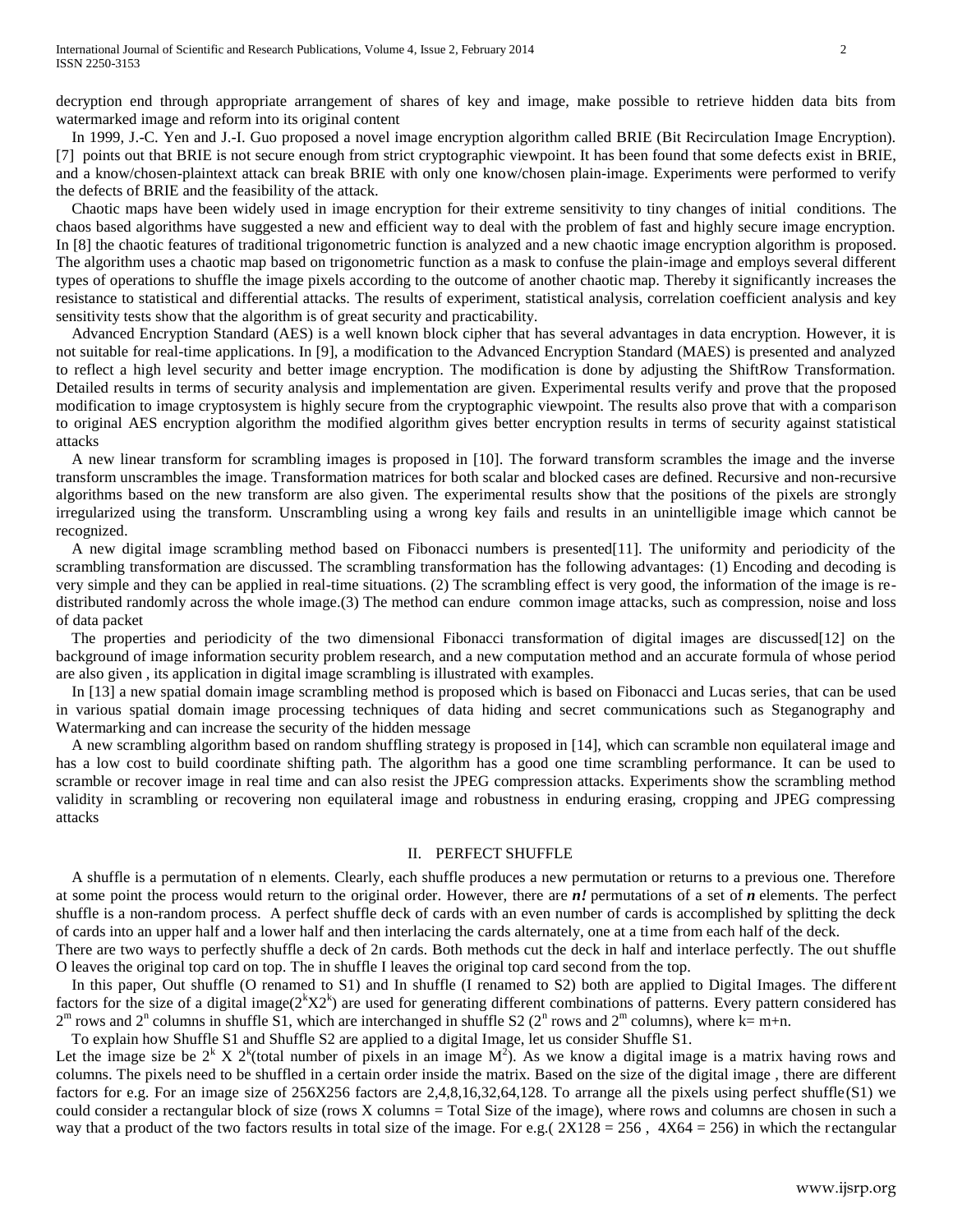block will have 2  $(2^1)$  rows and 128  $(2^7)$  columns. In this rectangular block the pixel positions are written serially row wise and read column wise. Interchanging the two factors and rearranging the rectangular block according to the two factors results in second type of shuffle(S2) for e.g. (128 X2 = 256, 64X4=256) in which the rectangular block will have 128 ( $2^7$ ) columns and 2 ( $2^1$ ) rows.

In Perfect shuffle S1 let  $2^m$  be the number of rows and  $2^n$  be the number of columns, where k= m+n. The Write arrow in Figure 1.1 and 1.2 indicates the direction of writing the pixel positions from the digital image and the read arrow indicates the direction of reading the pixel positions of the digital image to apply the Perfect shuffle S1 to a digital Image.



## **Figure 1.1 Rectangular Block of Shuffle S1 for Case I**

# **Case II**

Let us consider a general case in which m=m and n=n for shuffle S1.

|      | 2 <sup>m</sup> | Write<br>$2^n$  |                  |                              |  |           |           |                       |  |  |  |  |
|------|----------------|-----------------|------------------|------------------------------|--|-----------|-----------|-----------------------|--|--|--|--|
|      |                |                 |                  |                              |  | $\bullet$ |           | $\mathbf{A}$ n        |  |  |  |  |
|      |                |                 |                  |                              |  | $\bullet$ |           | $\mathbf{A}$ n        |  |  |  |  |
|      |                | $2^n + 1$       | $2^n + 2$        | $2^n + 3$                    |  | $\bullet$ |           | 2.2 <sup>n</sup>      |  |  |  |  |
|      |                |                 |                  |                              |  | $\bullet$ | $\bullet$ |                       |  |  |  |  |
|      |                |                 |                  |                              |  | $\bullet$ |           |                       |  |  |  |  |
| Read | $2^m-1$        |                 |                  |                              |  | $\bullet$ |           | $(2^m-1)*2^n$         |  |  |  |  |
|      | $\gamma$ m     | $(2^m-1)*2^n+1$ | $(2^m-1)*2^n +2$ | $\sqrt{(2^m-1)}$ * $2^n + 3$ |  | ٠         |           | $\mathbf{\Delta}$ n+m |  |  |  |  |

# **Figure 1.2 Rectangular Block of Shuffle S1 for Case II**

In Perfect shuffle S2 let  $2^n$  be the number of rows and  $2^m$  be the number of columns, where k= m+n. The Write arrow in Figure 2.1and 2.2 indicates the direction of writing the pixel positions from the digital image and the read arrow indicates the direction of reading the pixel positions of the digital image to apply the Perfect shuffle S2 to a digital Image.



**Figure 2.1 Rectangular Block of Shuffle S2 for Case I**

**Case II** Let us consider a general case in which m=m and n=n for shuffle S2.

| 2 <sub>m</sub><br>Write |         |           |           |  |  |                  |                        |  |  |  |
|-------------------------|---------|-----------|-----------|--|--|------------------|------------------------|--|--|--|
|                         |         |           |           |  |  | $2^{\rm m}$ -1   | $\mathbf{m}$           |  |  |  |
|                         |         |           |           |  |  | $2^m-1$          | $\mathbf{m}$           |  |  |  |
|                         | $2^m+1$ | $2^m + 2$ | $2^m + 3$ |  |  | $2.2^{\rm m}$ -1 | 2.2 <sup>m</sup><br>–⊶ |  |  |  |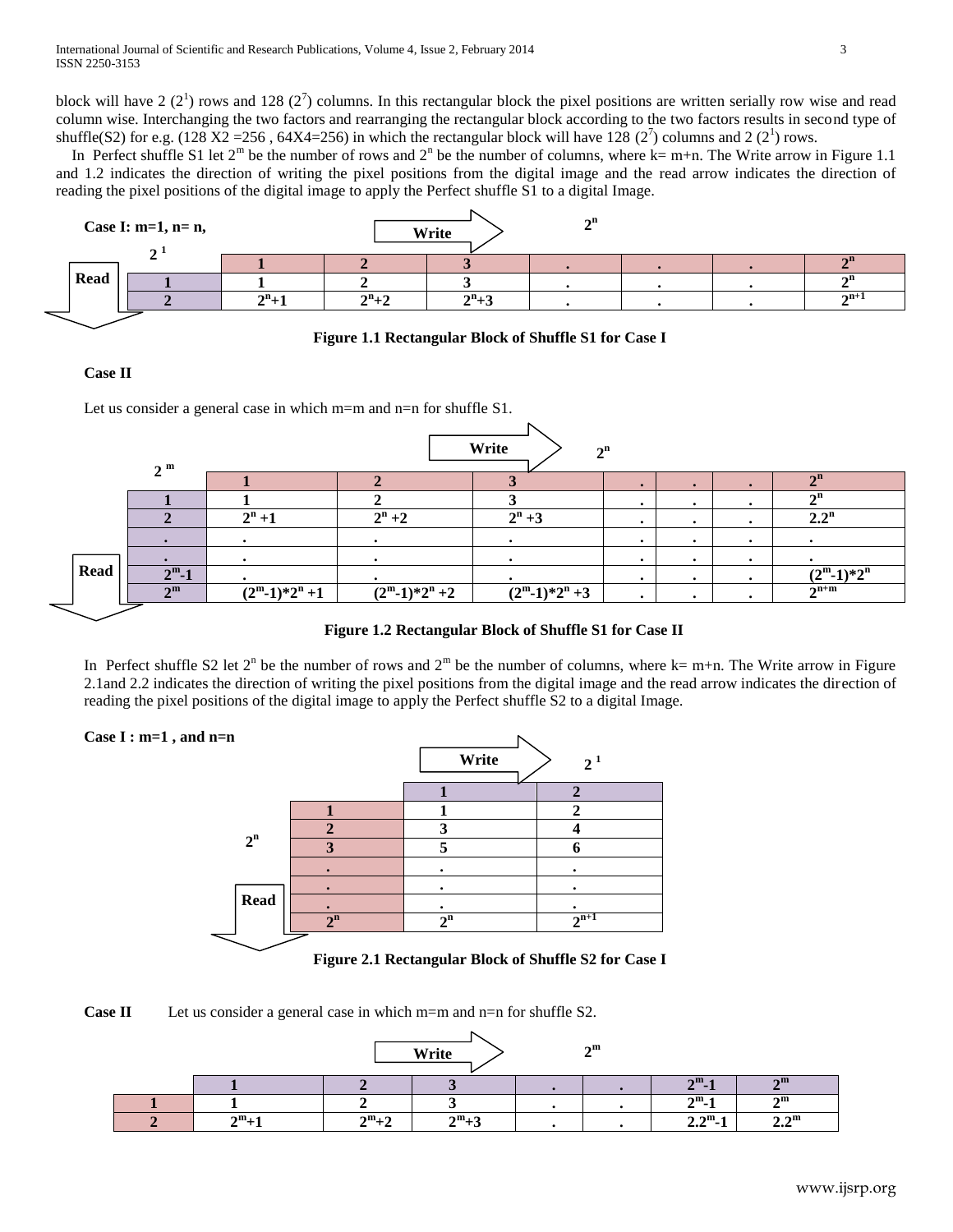|                |                | $2.2^m+1$         | $2.2^{\rm m}+2$ | $2.2^m+3$ |  | $2.2^{\rm m}$ .    | $3.2^{\mathrm{m}}$                        |
|----------------|----------------|-------------------|-----------------|-----------|--|--------------------|-------------------------------------------|
| $\mathbf{A}$ n |                |                   |                 |           |  |                    |                                           |
|                |                |                   |                 |           |  |                    |                                           |
|                |                |                   |                 |           |  |                    |                                           |
| <b>Read</b>    | $2^n - 1$      | $(2n-2)$ , $2m+1$ |                 |           |  |                    | $2^n$ -1. $2^m$                           |
|                | $\mathbf{A}$ n | $(2n-1)$ , $2m+1$ |                 |           |  | $2^{n+m} - 1$<br>4 | $\mathbf{\Delta}^{\mathbf{n}+\mathbf{m}}$ |

# **Figure 2.2 Rectangular Block of Shuffle S2 for Case II**

Let us consider an image of size 1024X1024 and Shuffle S1 when applied to an image of size 1024 X 1024, The factors 2 and 512 are used to generate the rectangular block. The rectangular block has  $2^1$  rows and  $2^9$  columns as shown in the Figure 3.1 below

## **(Pattern 2X512)**

|           |                      |     | ٠ |  |  |      |  |  |  |  |
|-----------|----------------------|-----|---|--|--|------|--|--|--|--|
|           |                      |     |   |  |  | E10  |  |  |  |  |
| . .<br>ັ້ | E 1 <i>1</i><br>ັບມາ | 515 |   |  |  | 1024 |  |  |  |  |

# Figure 3.1. Factors 2 and 512  $(2^1 \text{ and } 2^9)$  used to generate the rectangular block for shuffle S1

Another pattern using 8 and 128 as the factors is shown as an example for shuffle S1 in Figure 3.2

|                | (Pattern 8X128)     |     |     |   |           |           |              |  |  |  |  |
|----------------|---------------------|-----|-----|---|-----------|-----------|--------------|--|--|--|--|
| 2 <sup>3</sup> | $\sim$ <sup>7</sup> |     |     |   |           |           |              |  |  |  |  |
|                |                     |     |     |   | $\bullet$ |           | $\mathbf{a}$ |  |  |  |  |
|                |                     |     |     |   | $\bullet$ |           | 128          |  |  |  |  |
|                | 129                 | 130 | 131 |   | $\bullet$ |           | 256          |  |  |  |  |
|                |                     |     |     | ٠ | $\bullet$ | $\bullet$ |              |  |  |  |  |
|                |                     |     |     |   | $\bullet$ |           |              |  |  |  |  |
| $2^m-1$        |                     |     |     |   | $\bullet$ |           | 896          |  |  |  |  |
| $\gamma$ m     | 897                 | 898 | 899 |   |           |           | 1024         |  |  |  |  |

Figure 3.2. Factors 8 and 128  $(2^3 \text{ and } 2^7)$  used to generate the rectangular block for shuffle S1

The above two Patterns (Factors 2X512 and 8X128) are shown for shuffle S2, These factors needs to be interchanged i.e. ( 512X2 and 128X8). The rectangular block obtained by using 512X2 is shown in Figure 4.1 and rectangular block using 128X8 is shown in Figure 4.2

**(Pattern 512X2)**

| $2^9$ |              |      |      |
|-------|--------------|------|------|
|       |              |      |      |
|       |              |      |      |
|       | $\mathbf{a}$ | 1023 | 1024 |

Figure 4.1. Factors 512 and 2  $(2^9 \text{ and } 2^1)$  used to generate the rectangular block for shuffle S2

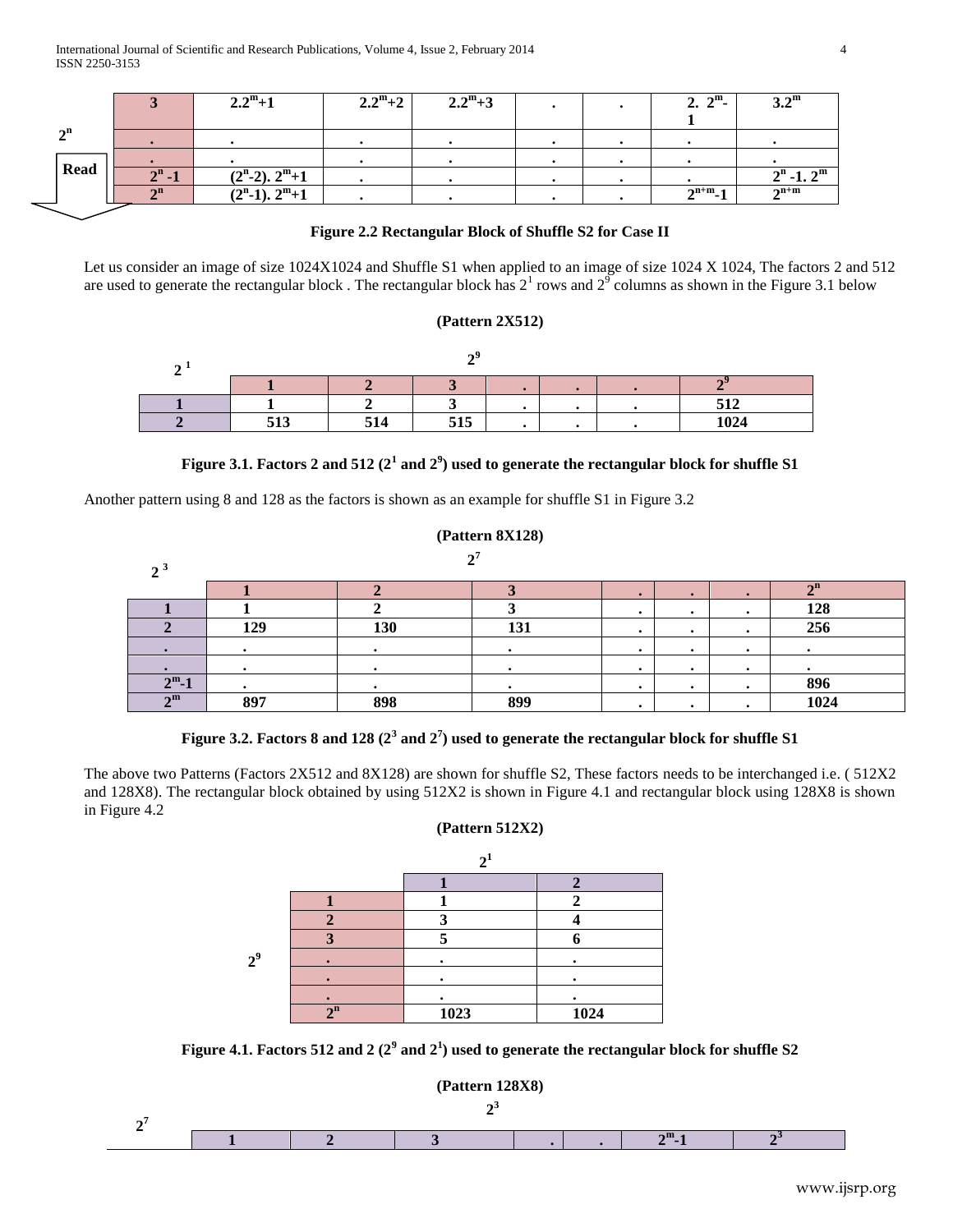|              |      | 10 |    |  | --   | ιv   |
|--------------|------|----|----|--|------|------|
|              | 17   | 18 | 19 |  | 23   | 24   |
|              |      |    |    |  |      |      |
|              |      |    |    |  |      |      |
|              |      |    |    |  |      |      |
| $2^n - 1$    | 1007 |    |    |  |      | 1015 |
| $\mathbf{a}$ | 1016 |    |    |  | 1023 | 1024 |

Figure 4.2. Factors 128 and 8  $(2^7 \text{ and } 2^3)$  used to generate the rectangular block for shuffle S2

# III. EXPERIMENTAL RESULTS

 For Experimental purpose, Lena grayscale image of size 1024 X 1024 was used. Perfect Shuffle S1 and S2 were applied on the image for 10 iterations. The output obtained for Shuffle S1 and Shuffle S2 is shown in Figure 5.1 and 5.2. The factors used for S1 and S2 are 2 and 512. The #number indicates the output obtained for the successive iterations. For e.g #1 indicated the output obtained for Iteration No 1.



**Figure 5.1 Perfect Shuffle S1 and pattern 2X512 (Iteration Number 1 to 10)**

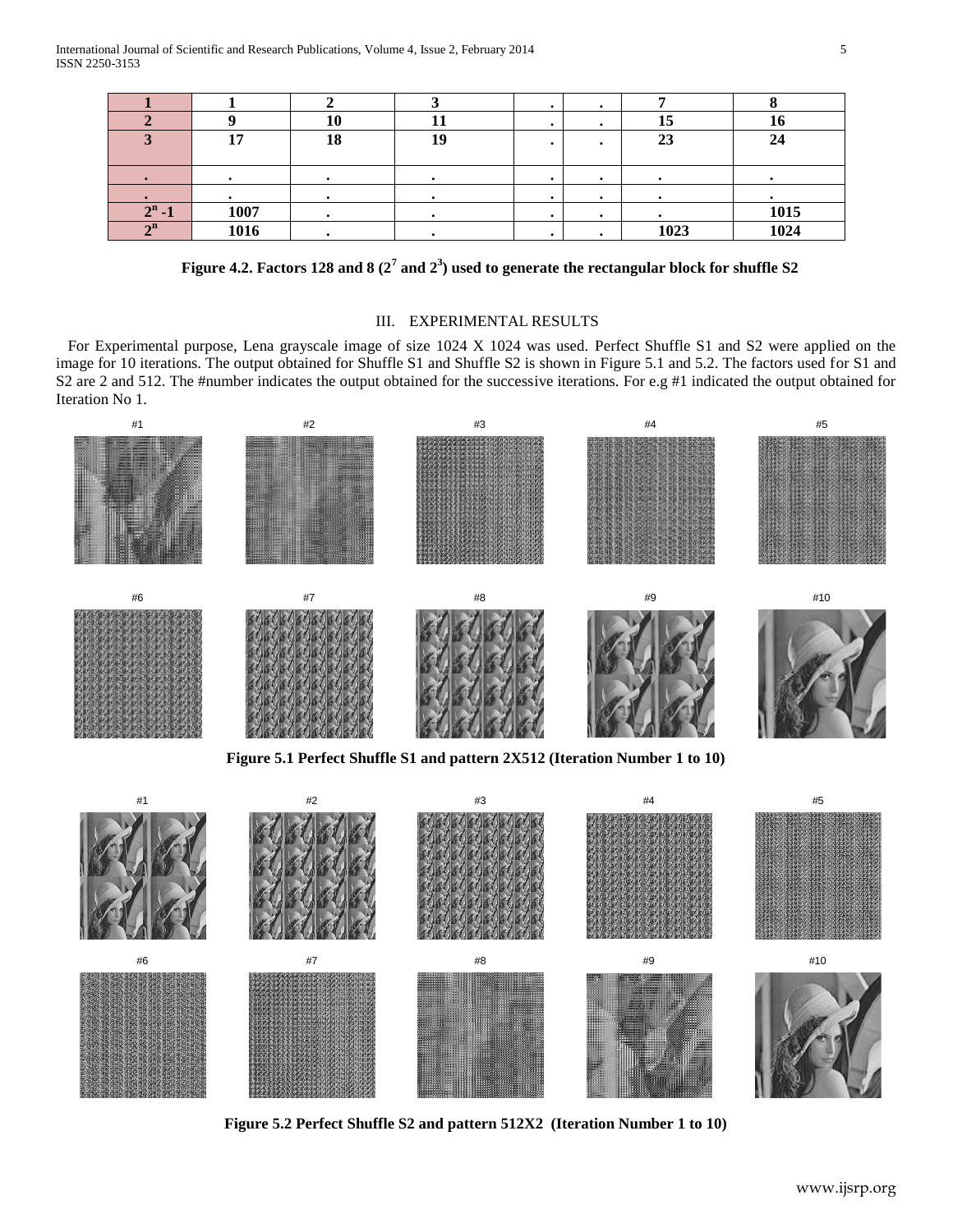As seen from figure 5.1 and 5.2, The application of Perfect Shuffle results in down sampling effect on a digital Image. In Figure 5.1 Perfect shuffle S1, The number of iterations considered were  $10$ . The  $10<sup>th</sup>$  iteration results in the original image back. The output obtained in S2 is just the reverse of the output obtained in S1.

## IV. ANALYSIS OF OUTPUT OBTAINED IN SHUFFLE S1 AND SHUFFLE S2.

 To analyze the output obtained in shuffle S1 and Shuffle S2, i.e the number of Lena's generated at a particular iteration can be estimated based on the factors / pattern used in shuffle S1 and S2. For e.g Factors of 1024 **(**2,4,8,16,32,64,128,256,512,1024). Based on the above factors of 1024, the combination of these factors used for 1024 are (2X512, 4X256, 8X128, 16X64 and 32X32). Let us number the output obtained in Figure 5.1 from #1 to #10. In the last iteration  $(10<sup>th</sup>)$  it can be seen that we obtain the original image. In the 9<sup>th</sup> Iteration the original image is down sampled into 4, in the 8<sup>th</sup> iteration it is down sampled to 16 and so on. Every (n-1)<sup>th</sup> iteration results in down sampling of the image 4 times the images down sampled in the n<sup>th</sup> iteration. This can be used to estimate

the number of lena's that will be generated due to down sampling for any other pattern considered for the image size of 1024X1024. For e.g. Let us try to find out the number of lena's that will be generated for Pattern 4X256 in shuffle S1. This pattern can be written in power of 2.

 $4=2^2$  and  $256=2^8$ 

As the image size considered is 1024 which is  $2^{10}$ . The maximum number of iterations can be limited to 10. For pattern  $2^8$ <sub>x2</sub><sup>8</sup>. The Power of 2 for the number of rows in the rectangular block will be the first image to be generated. The #2 will be the first output figure that will be obtained for iteration number 1, for the next iteration we can go in a circular sequence and #4 will be the output image obtained. An increment of two will result in the output of successive iterations. For this pattern we get the original image after 4 iterations. The circular sequence followed is shown below in Figure No 6.1

| $+^{\circ}$ | $\overline{\phantom{a}}$<br>$\pi$ | $\overline{\phantom{a}}$<br>π. | +<br>$+$ | $\cdots$<br>$\pi$ J | . | $\overline{\phantom{0}}$ | $\overline{110}$<br>#ð | $H\Omega$ | $\cdots$ |  |
|-------------|-----------------------------------|--------------------------------|----------|---------------------|---|--------------------------|------------------------|-----------|----------|--|

## **Figure 6.1 Circular sequence followed for 4X256 Pattern**

The same procedure when applied to all the different patterns we obtain the table as shown below for Shuffle S1 and S2.

| Type of<br>Shuffle |              | <b>Xterations</b><br>Power<br>of 2 |                | $\overline{2}$ | 3              | $\overline{4}$ | 5     | 6     | 7              | 8     | 9              | $\mathbf{0}$ |
|--------------------|--------------|------------------------------------|----------------|----------------|----------------|----------------|-------|-------|----------------|-------|----------------|--------------|
| S1                 | 2X512        | 1                                  | `#1            | #2             | #3             | #4             | #5    | #6    | #7             | #8    | #9             | #10          |
|                    | No of Lena's |                                    | 65,536         | 16,384         | 4096           | 1024           | 512   | 256   | 64             | 16    | $\overline{4}$ |              |
| S <sub>2</sub>     | 512x2        | 9                                  | #9             | #8             | #7             | #6             | #5    | #4    | #3             | #2    | #1             | #10          |
|                    | No of Lena's |                                    | $\overline{4}$ | 16             | 64             | 256            | 512   | 1024  | 4096           | 16384 | 65536          |              |
|                    |              |                                    |                |                |                |                |       |       |                |       |                |              |
| S1                 | 4x256        | $\overline{2}$                     | #2             | #4             | #6             | #8             | #10   |       |                |       |                |              |
|                    | No of Lena's |                                    | 16,384         | 1024           | 256            | 16             | 1     |       |                |       |                |              |
| S <sub>2</sub>     | 256x4        | 8                                  | #8             | #6             | #4             | #2             | #10   |       |                |       |                |              |
|                    | No of Lena's |                                    | 16             | 256            | 1024           | 16384          | 1     |       |                |       |                |              |
|                    |              |                                    |                |                |                |                |       |       |                |       |                |              |
| S1                 | 8x128        | 3                                  | #3             | #6             | #9             | #2             | # $5$ | # $8$ | #1             | #4    | #7             | #10          |
|                    | No of Lena's |                                    | 4096           | 256            | $\overline{4}$ | 16,384         | 512   | 16    | 65,536         | 1024  | 64             |              |
| S <sub>2</sub>     | 128x8        | $\tau$                             | #7             | #4             | #1             | #8             | #5    | #2    | #9             | #6    | #3             | #10          |
|                    | No of Lena's |                                    | 64             | 1024           | 65536          | 16             | 512   | 16384 | $\overline{4}$ | 256   | 4096           | 1            |
|                    |              |                                    |                |                |                |                |       |       |                |       |                |              |
| S1                 | 16X64        | $\overline{4}$                     | # $4$          | $\#$ 8         | #2             | #6             | #10   |       |                |       |                |              |
|                    | No of Lena's |                                    | 1024           | 16             | 16,384         | 256            | 1     |       |                |       |                |              |
| S <sub>2</sub>     | 64x16        | 6                                  | #6             | #2             | #8             | #4             | #10   |       |                |       |                |              |
|                    | No of Lena's |                                    | 256            | 16,384         | 16             | 1024           | 1     |       |                |       |                |              |
|                    |              |                                    |                |                |                |                |       |       |                |       |                |              |
| S1                 | 32X32        | 5                                  | #5             | #10            |                |                |       |       |                |       |                |              |

**Table 1.1. Experimental Results obtained for Perfect Shuffle S1 and Shuffle S2 for 10 iterations.**